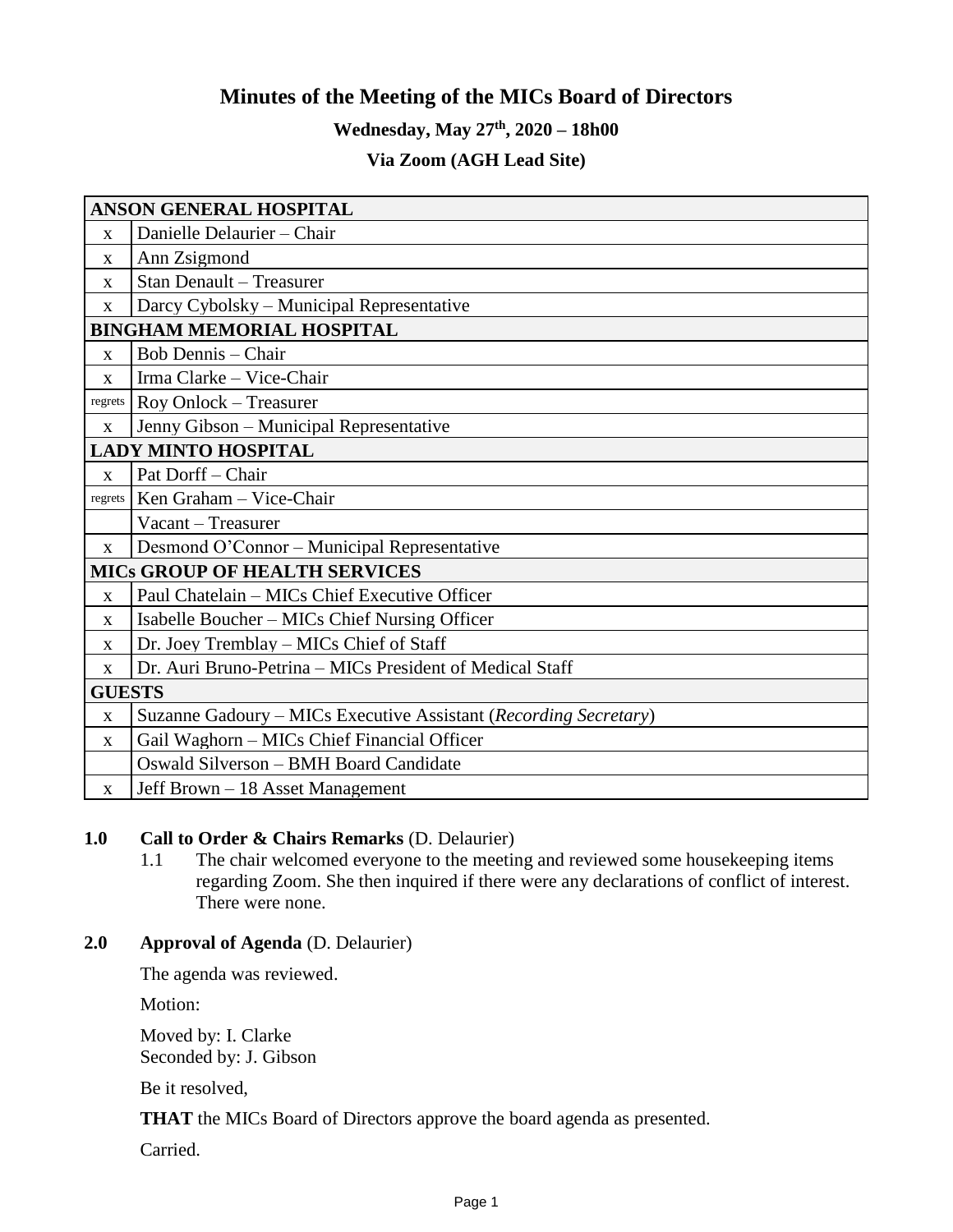### **3.0 Trustee Education / Presentations**

- 3.1 Investment Review J. Brown
	- J. Brown of 18 Asset Management presented the following:
	- MICs Q1 Portfolio Update which included the portfolio highlights, performance and MICs Risk Tolerance
	- 18 Asset Management Intro/Recap: who they are, what they do and what they've done for MICs
	- Current Situation: market realities, 18 AM pandemic business response, 18 AM pandemic portfolio response; despite the pandemic, they remain fully functional and have increased client contact to keep them informed
	- Board members were asked if the asset mix needs to be reviewed due to the downturn in the current economic situation
	- It was decided that investments will remain status quo for now
	- Board members were invited to ask questions.

## **4.0 Approval of Minutes (D. Delaurier)**

4.1 Minutes of the MICs Board of Directors meeting held April 22<sup>nd</sup>, 2020 were provided for information.

Motion:

Moved by: D. O'Connor Seconded by: P. Dorff

Be it resolved,

THAT the MICs Board of Directors approve the minutes of the meeting held April 22<sup>nd</sup>, 2020 as presented.

Carried.

### **5.0 Follow-Up Items**

- 5.1 Review of the 2020-2021 Board Work Plan
	- The Board Work Plan was reviewed for the month of May.
	- $\blacksquare$  The CEO performance appraisal has been postponed to June 9<sup>th</sup>.
	- Three potential board candidates were interviewed this month.

### **6.0 MICs Finance**

- 6.1 Preliminary March 2020 Financial Statements G. Waghorn
	- Chief Financial Officer gave a verbal report on the preliminary numbers
	- The audit is behind schedule this year to the COVID pandemic; auditors are working from home which makes it challenging; audit files are in and they are actively working on the books; audited statements will be ready in time for the June AGM
	- Received over \$800,000 in Transformational Funding across MICs; a large part was put towards information technology services in anticipation for the ONE Network; it has to be audited
	- March numbers are consistent with what has been reported all year
	- Sick time costs for 2020 were \$530,000 across MICs compared to \$450,000 for 2019
	- Overtime costs for 2020 were \$1.73M compared to 1.53M in 2019
	- We have incurred \$327,017 in COVID costs for March and April which are putting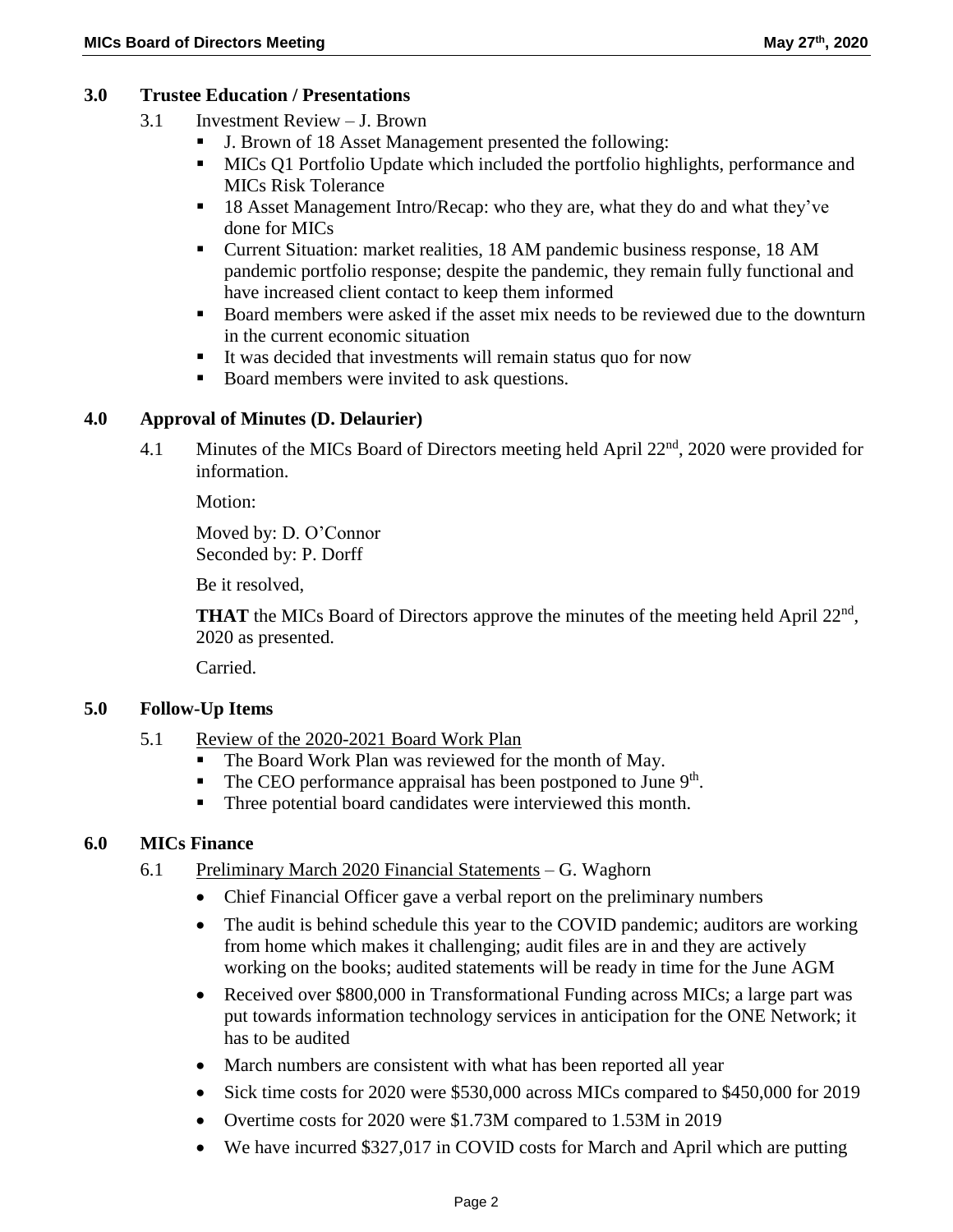financial pressure on MICs as these costs are not budgeted; we are currently paying this out of our budget and waiting to see if and when it will be reimbursed; loss of revenue has not been factored in; any salary costs incurred due to COVID is being captured and reported to the LHIN

• Increased staff as a direct result of COVID; screeners were hired and nurse practitioners were hired for the two assessment centers

**BMH** is showing an operating surplus of just over \$500,000

**AGH** is showing an operating surplus of just over \$600,000 due to \$490,000 in onetime funding in March

**SCM** has an operating loss of \$345,000 excluding building amortization

**LMH** is showing an operating surplus of just over \$200,000

**VM** has an operating loss of \$225,000

### **7.0 Presentations/Reports** (D. Delaurier)

- 7.1 Chief Executive Officer Report: (P. Chatelain)
	- The report was provided for information.
	- The CEO provided the following overview:
	- We have been working on COVID-19 planning on a daily basis. Some of the highlights are:
	- As of today, the Porcupine Health Unit has not reported any cases in 16 days; there are 65 cases to date, two of which remain active. This information is available on the PHU website. Twenty-two cases have been reported for the MICs Group including Smooth Rock Falls which amounts to 30%
		- o Limiting outpatient services including OR, restricting visitors and protecting our patients, residents and staff as per the provincial directives; new directive 2 has been released; looking at resuming OR activity and reintroducing outpatient services; the minister has extended emergency order to June  $9<sup>th</sup>$ ; outpatient services gradually moving forward as early as next week
		- o We are on day 13 of declaration of an COVID outbreak at SCM; waiting for one resident's results tomorrow
		- $\circ$  Working with regional and community partners on surge planning including opening twelve new beds among the three sites
		- o Opened and staffed two Assessment Centres; testing will continue for some time; numbers are low however Doug Ford has announced that everyone should be tested
		- o Hired over 20 new team members for COVID including retired nursing staff
		- o Constant education and communication to our physicians, team members and community members
		- o Daily searching and procuring of Personal Protective Equipment; currently experiencing shortage of gowns
		- o We will be presenting the SCM 96-bed draft application to the board members for review before the June 24, 2020 meeting; construction costs have been populated.
		- o We submitted over \$2.2 million in ECP grant funding proposals for all three sites. Phase II of the LMH Lab renovations is on hold until we hear back from the mechanical engineer. AGH Lab renovations are 98% complete. The chillers and freight elevator upgrade at BMH have resumed as of May 4<sup>th</sup>, 2020. The Honeywell energy project will also resume next week.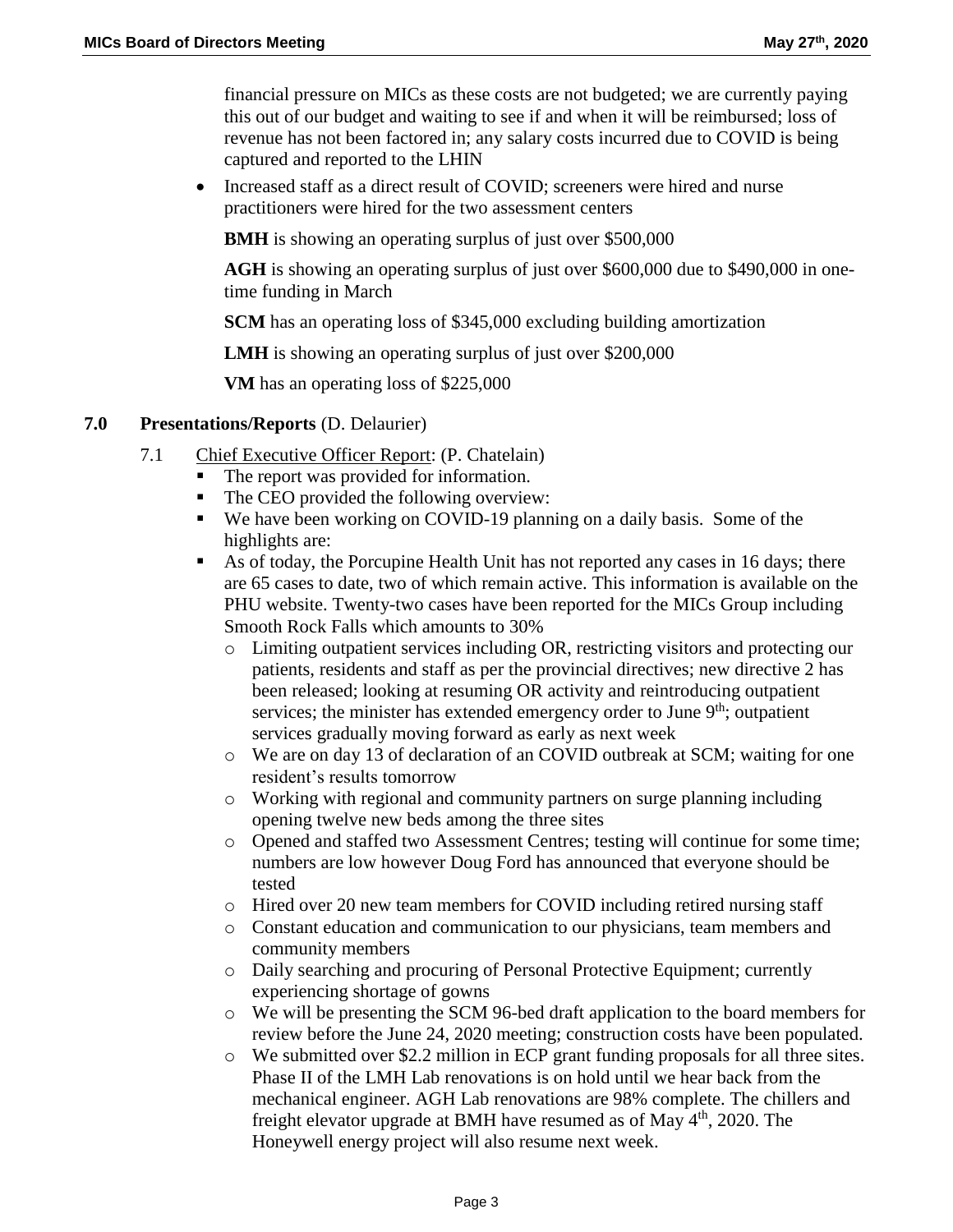- o Received grants from the Royal Canadian Legion for \$3,299 (LMH), \$7,865 (VM), \$7,000 (AGH), \$6,711 (SCM) and \$7,354 (Rosedale Centre).
- o We are extending our contract with Medical Pharmacies until November 2020
- Board Members were invited to ask questions.
- 7.2 Chief Nursing Officer Report: (I. Boucher)
	- The report was provided for information
		- $\circ$  Directive #2 to ramp down surgical services to a minimum; received directive to start gradual reintroduction of surgical services within MICs; a readiness checklist is being completed and will be submitted to the ministry; we will have to maintain capacity in our acute care sites in preparation for a surge of COVID patients; we have to ensure we have adequate PPE and swabs and will not be adding risk; will be having discussions around this in the next few weeks
		- o Occupancy has increased in our sites; seeing many patients being repatriated to our sites which has an impact on our capacity; successfully recruited 20 team members; we are having our first Patient Care Committee meeting tomorrow via Zoom since the start of the pandemic
		- o Hand hygiene audits are being done year round; 50 observations are required for an audit
		- o As part of our surge plan, each site has opened new patient beds and increased the number of negative pressure rooms.
		- o COVID-19 zones (cold, warm, hot) signage has been created and is implemented at every admission.
		- o Implemented an Activities Program to assist patients with some of the negative impacts of socialization as well as scheduling FaceTime with family and friends.
		- o Recruited several new nurses including retirees to assist during pandemic.
		- o Nursing staff huddles continue daily to include education/reviews of protected code blues, demonstrations of proper PPE and regular participation in mock protected code blues.
		- o Three Part-Time RNs were hired for LMH but have not started working yet.
		- o Two additional beds were purchased for possible use in COVID surge.
		- o We continue to provide regular pharmacy services in spite of the COVID-19 pandemic without any delays or interruptions in dispensing medications to all sites; we continue to serve oncology patients and provide COVID-19 kits to physicians as per their request.
		- o Active and passive screening continues on all patients, residents and staff
		- o Environmental audits will be commencing at all LTC home for the next month and will reevaluate
		- o PPE education is done throughout all sites in person and surge learning
		- o Meet weekly with communities, managers and executive council
		- o PPE supply is being monitored closely.
		- o New policies for COVID-19 management in both acute and LTC have been developed.
		- o Board members were invited to ask questions.

### **8.0 Medical Staff** (Dr. S. Tremblay)

- 8.1 Chief of Staff Report:
	- Dr. Tremblay provided the following update
		- $\circ$  The Physician Recruitment Committee last met on January 20<sup>th</sup>; they have not met since then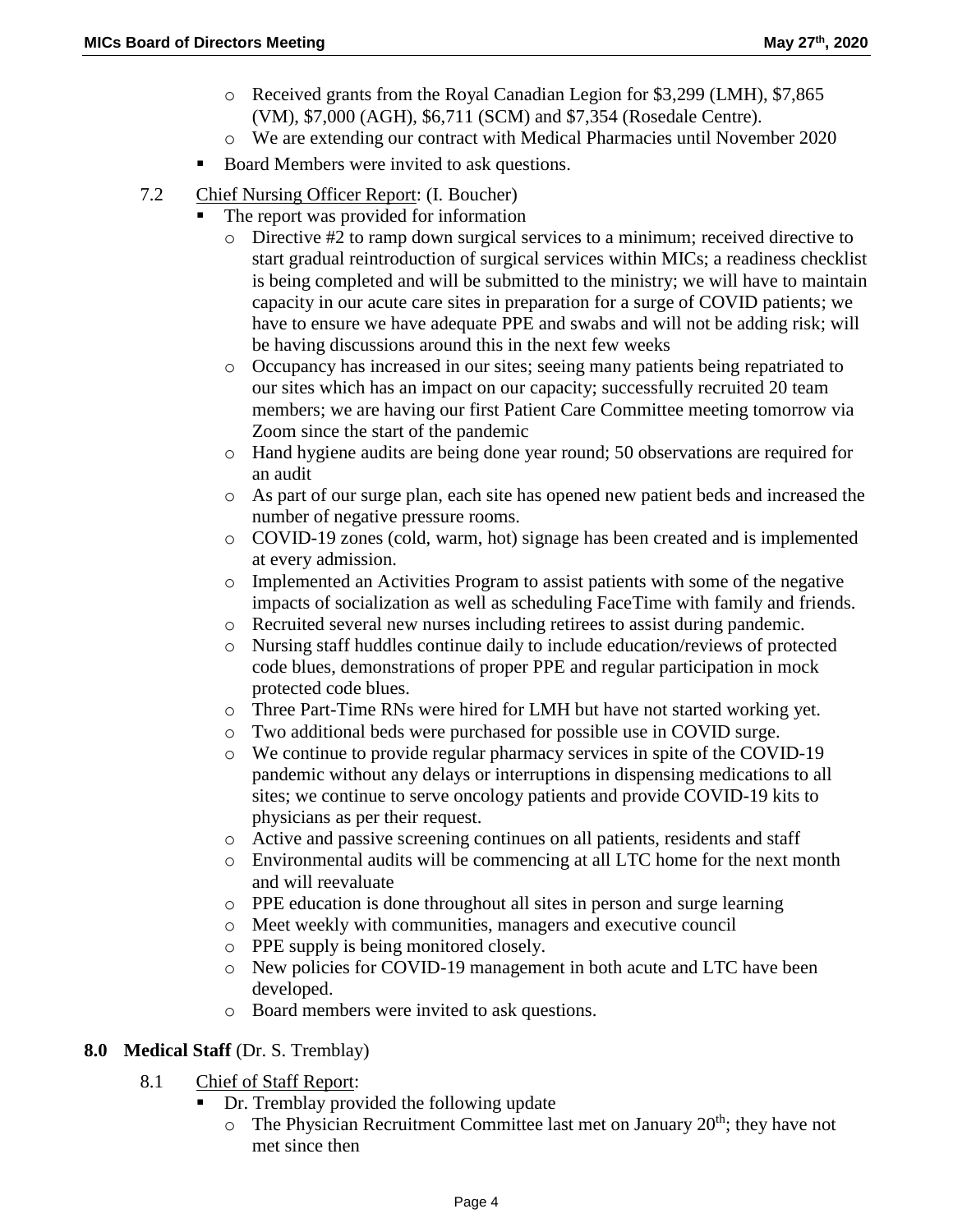- o Dr. Smith has signed an agreement for Iroquois Falls and will be starting in September
- o We are not accepting any medical learners at this time due to the pandemic; we might have some in the fall
- o We continue to meet every second day for COVID meetings
- o Anticipating more cases after a slight break
- o All non-essential services have been on hold; reviewing different protocols and checklists for reintroducing these services such as elective surgeries
- o First OR dates since March for semi-emergent cases; next ones are planned for June 2<sup>nd</sup>
- o Have not yet discussed visiting specialist clinics but will be soon
- 8.2 Minutes of the MAC Meeting:
	- The minutes of the Medical Advisory Committee meeting held April  $15<sup>th</sup>$ , 2020 were provided for information
	- Board members were invited to ask questions.

#### **9.0 LHIN / MOHLTC Business** (P. Chatelain)

9.1 N/A

#### **10.0 MICs Quality Committee** (I. Boucher)

- 10.1 Minutes of the meeting held January  $22<sup>nd</sup>$ , 2020 were provided for information
- 10.2 Risk Management Report
	- The Aggregate Insurance Claims Report for 2019-2020 was provided for information
	- There were seven claims in total for this reporting period, four of which remain open at this time. The 2019/20 property number should state 3 instead of 4.
	- Claims are usually closed after two years of inactivity or sooner. Some claims can remain open for many years depending on whether legal action is pursued.

#### **11.0 Site Business** (D. Delaurier)

- 11.1 Anson General Hospital:  $N/A$
- 11.2 Bingham Memorial Hospital: N/A
- 11.3 Lady Minto Hospital:

Approval of warehouse extension at LMH.

The warehouse requires an extension to accommodate the oxygen generator, the CBRN supplies and other maintenance equipment at a cost of approximately \$100,000 that is not funded by HIRF. This will have to come from reserves.

Motion:

Moved by: D. O'Connor Seconded by: P. Dorff

Be it resolved,

**THAT** the MICs Board of Directors approve up to \$100,000 for the construction of an extension to the LMH warehouse as presented.

Carried.